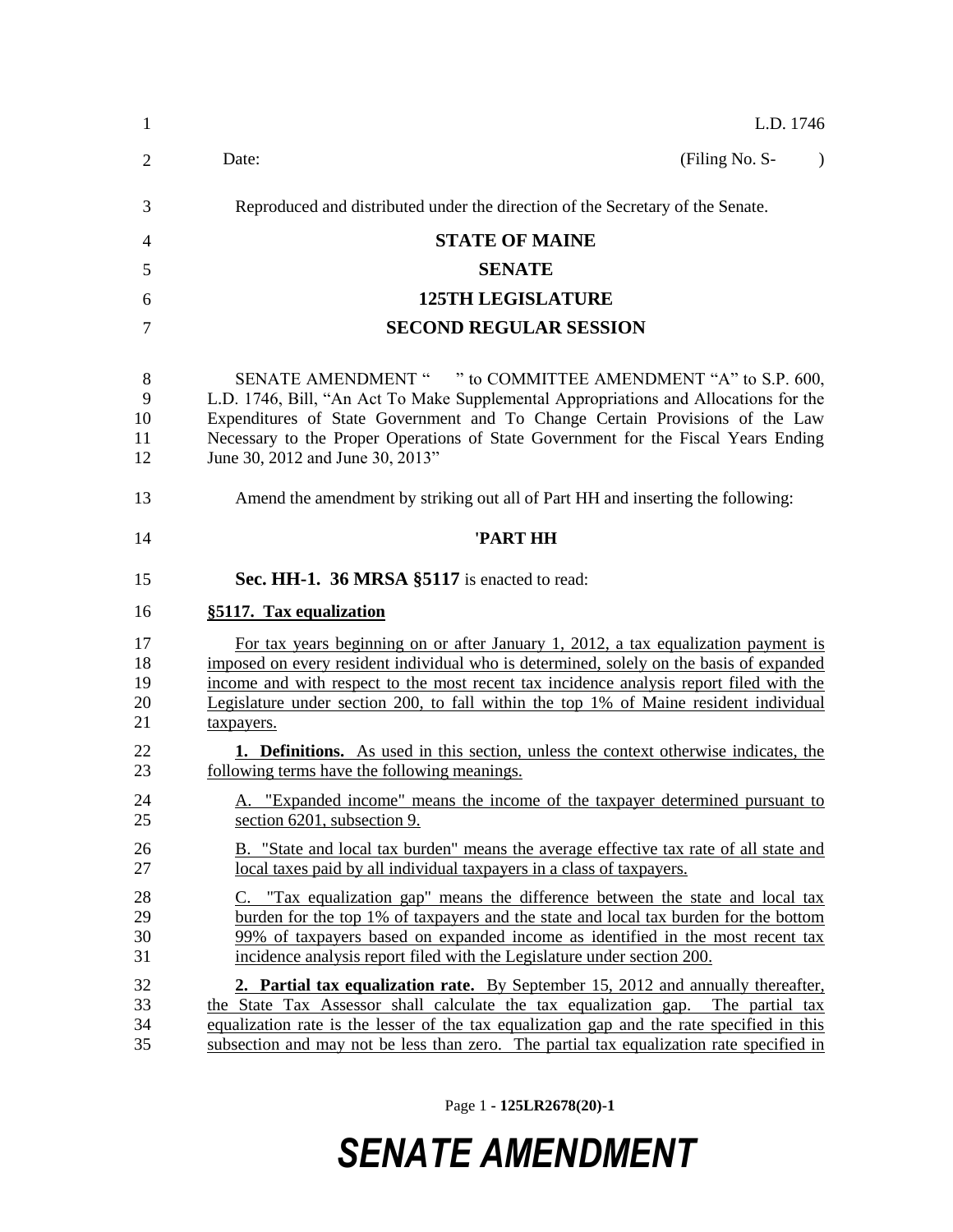1 this subsection applies to the tax years that begin during the calendar year during which 2 the rate is calculated. For tax years beginning on or after January 1, 2012, the partial tax equalization rate is .082%.

 **3. Tax equalization payment amount.** The tax equalization payment amount under 5 this section for any taxable year is equal to the partial tax equalization rate for that taxable year determined in accordance with subsection 2 multiplied by the expanded income of the taxpayer for the taxable year. For the purposes of this subsection, the expanded income of the taxpayer is the total expanded income for the income tax filing unit regardless of income tax filing status.

 **4. Payment; enforcement.** The State Tax Assessor shall provide for the reporting 11 and payment of the tax equalization payment on individual income tax forms. The tax equalization payment is not income tax for the purposes of this Part. The provisions of this Title applying to the collection and enforcement of income taxes apply to the collection and enforcement of the tax equalization payment except that an obligation to pay estimated taxes under section 5228 does not apply with regard to the tax equalization 16 payment. Income tax credits available under chapter 822 do not apply with regard to the tax equalization payment.

 **5. Rules.** The State Tax Assessor may adopt rules, which are routine technical rules pursuant to Title 5, chapter 375, subchapter 2-A, to implement this section.

- **PART II**
- **Sec. II-1. Appropriations and allocations.** The following appropriations and allocations are made.
- **HEALTH AND HUMAN SERVICES, DEPARTMENT OF (FORMERLY BDS)**

### **Mental Health Services - Community 0121**

 Initiative: Provides funds to offset a 6% reduction in mobile outreach crisis contracts in 26 Part A of this Act.

| 27 | <b>GENERAL FUND</b>                 | 2011-12 | 2012-13   |
|----|-------------------------------------|---------|-----------|
| 28 | All Other                           | \$0     | \$277,500 |
| 29 |                                     |         |           |
| 30 | <b>GENERAL FUND TOTAL</b>           | \$0     | \$277,500 |
| 31 | <b>HEALTH AND HUMAN SERVICES,</b>   |         |           |
| 32 | <b>DEPARTMENT OF (FORMERLY BDS)</b> |         |           |
| 33 | <b>DEPARTMENT TOTALS</b>            | 2011-12 | 2012-13   |
| 34 |                                     |         |           |
| 35 | <b>GENERAL FUND</b>                 | \$0     | \$277,500 |
| 36 |                                     |         |           |
| 37 | DEPARTMENT TOTAL - ALL FUNDS        | \$0     | \$277,500 |

Page 2 **- 125LR2678(20)-1**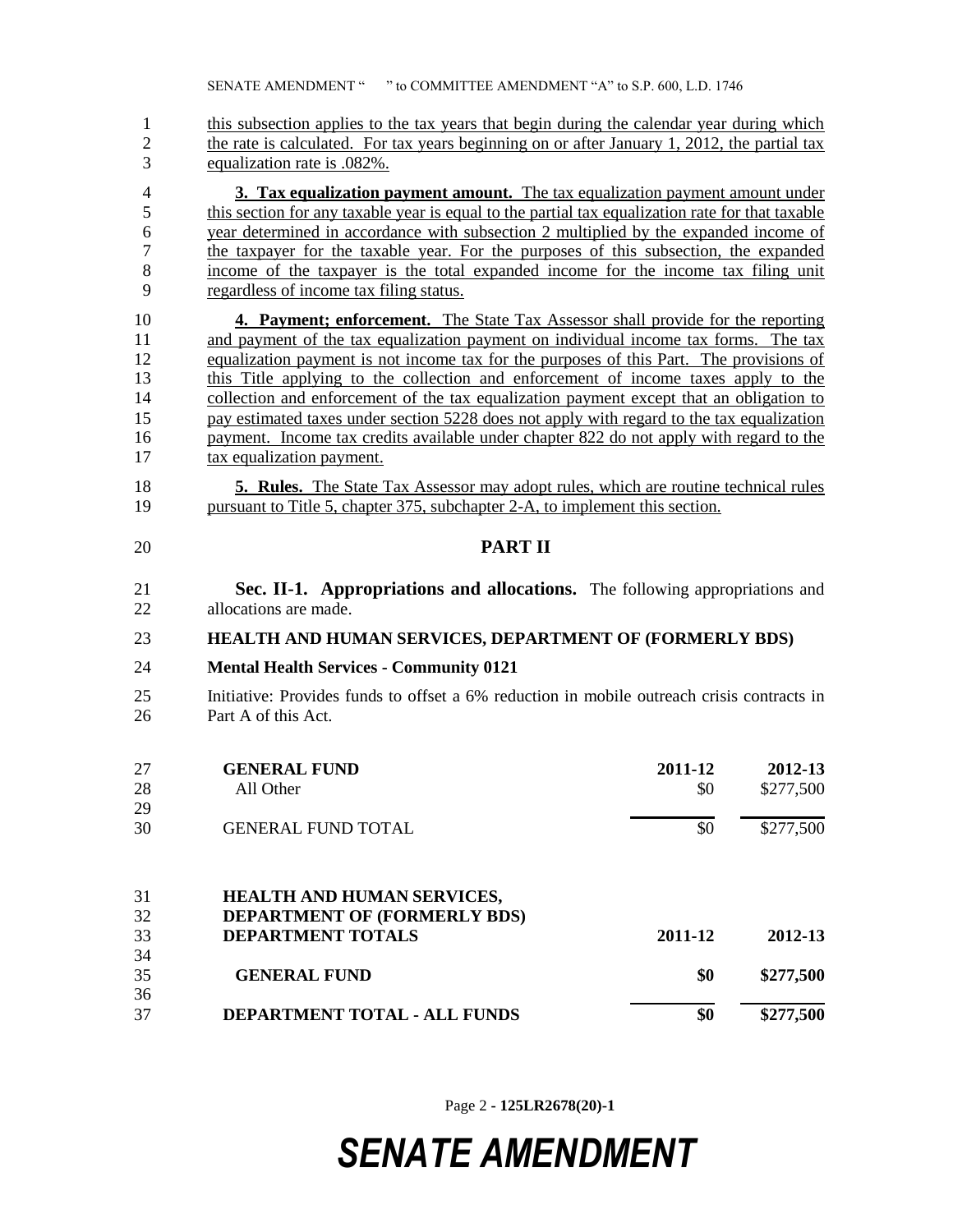### **HEALTH AND HUMAN SERVICES, DEPARTMENT OF (FORMERLY DHS)**

### **FHM - Drugs for the Elderly and Disabled Z015**

Initiative: Restores funding for the Medicare savings program.

| $\overline{4}$ | FUND FOR A HEALTHY MAINE       | 2011-12 | 2012-13     |
|----------------|--------------------------------|---------|-------------|
| $\sim$         | All Other                      | -80     | \$1,219,908 |
| -6             |                                |         |             |
|                | FUND FOR A HEALTHY MAINE TOTAL | \$0     | \$1,219,908 |

### **FHM - Medical Care 0960**

 Initiative: Notwithstanding any other provision of law, adjusts funding by increasing funding in the Medical Care - Payments to Providers program and decreasing funding in 11 the FHM - Medical Care program to reflect a redistribution of funding within the Fund for a Healthy Maine.

| 13 | <b>FUND FOR A HEALTHY MAINE</b> | 2011-12 | 2012-13                 |
|----|---------------------------------|---------|-------------------------|
| 14 | All Other                       |         | $$0 \quad ($1,219,908)$ |
| 15 |                                 |         |                         |
| 16 | FUND FOR A HEALTHY MAINE TOTAL  | \$0     | $(\$1,219,908)$         |

### **Low-cost Drugs To Maine's Elderly 0202**

Initiative: Restores funding for the Low-cost Drugs To Maine's Elderly program.

| 19       | <b>GENERAL FUND</b>       | 2011-12 | 2012-13   |
|----------|---------------------------|---------|-----------|
| 20       | All Other                 | \$0     | \$112,154 |
| 21<br>22 | <b>GENERAL FUND TOTAL</b> | \$0     | \$112,154 |

### **Medical Care - Payments to Providers 0147**

 Initiative: Provides funds to offset a reduction from savings from utilizing a crisis assessment in emergency departments and savings from initiatives related to institutes for mental disease and psychiatric units in private hospitals in Part A of this Act.

| 27<br>28 | <b>GENERAL FUND</b><br>All Other | 2011-12<br>\$0 | 2012-13<br>\$397,500 |
|----------|----------------------------------|----------------|----------------------|
| 29       |                                  |                |                      |
| 30       | <b>GENERAL FUND TOTAL</b>        | \$0            | \$397,500            |

Page 3 **- 125LR2678(20)-1**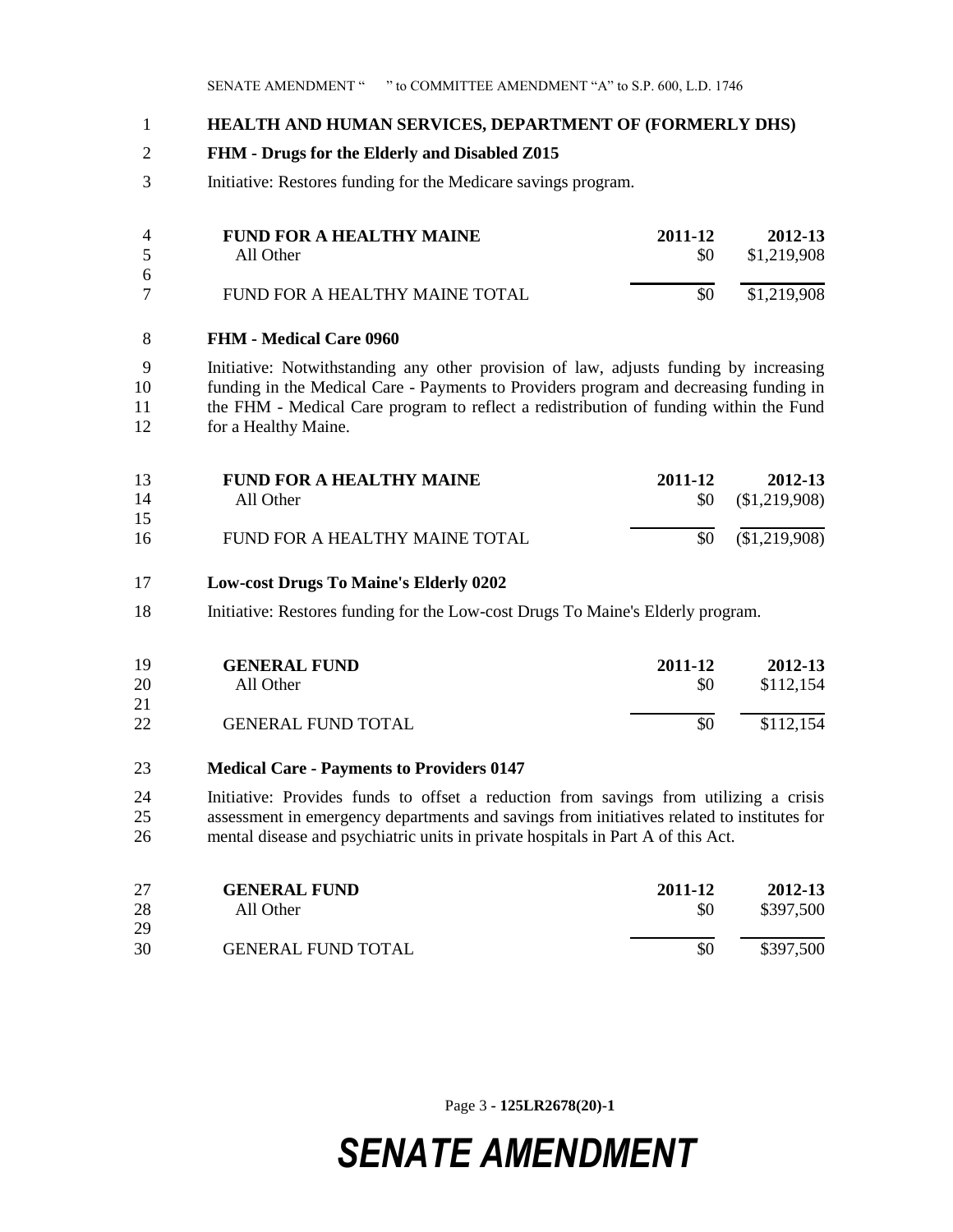| FEDERAL EXPENDITURES FUND       | 2011-12 | 2012-13   |
|---------------------------------|---------|-----------|
| All Other                       | \$0     | \$684.722 |
|                                 |         |           |
| FEDERAL EXPENDITURES FUND TOTAL | \$0     | \$684.722 |

### 5 **Medical Care - Payments to Providers 0147**

6 Initiative: Provides funds to offset the elimination of ambulatory surgical center services as an optional service in the MaineCare program in Part A of this Act. as an optional service in the MaineCare program in Part A of this Act.

| 8  | <b>GENERAL FUND</b>              | 2011-12 | 2012-13   |
|----|----------------------------------|---------|-----------|
| 9  | All Other                        | \$0     | \$77,697  |
| 10 |                                  |         |           |
| 11 | <b>GENERAL FUND TOTAL</b>        | \$0     | \$77,697  |
|    |                                  |         |           |
| 12 | <b>FEDERAL EXPENDITURES FUND</b> | 2011-12 | 2012-13   |
| 13 | All Other                        | \$0     | \$133,839 |
| 14 |                                  |         |           |
| 15 | FEDERAL EXPENDITURES FUND TOTAL  | \$0     | \$133,839 |

#### 16 **Medical Care - Payments to Providers 0147**

17 Initiative: Provides funds to offset the elimination of sexually transmitted disease 18 screening clinic services as an optional service in the MaineCare program in Part A of 19 this Act.

| 20<br>21<br>22 | <b>GENERAL FUND</b><br>All Other              | 2011-12<br>\$0 | 2012-13<br>\$163,463 |
|----------------|-----------------------------------------------|----------------|----------------------|
| 23             | <b>GENERAL FUND TOTAL</b>                     | \$0            | \$163,463            |
| 24<br>25       | <b>FEDERAL EXPENDITURES FUND</b><br>All Other | 2011-12<br>\$0 | 2012-13<br>\$181,178 |
| 26<br>27       | FEDERAL EXPENDITURES FUND TOTAL               | \$0            | \$181,178            |

### 28 **Medical Care - Payments to Providers 0147**

29 Initiative: Provides funds to offset the elimination of reimbursement for smoking 30 cessation products in Part A of this Act.

Page 4 **- 125LR2678(20)-1**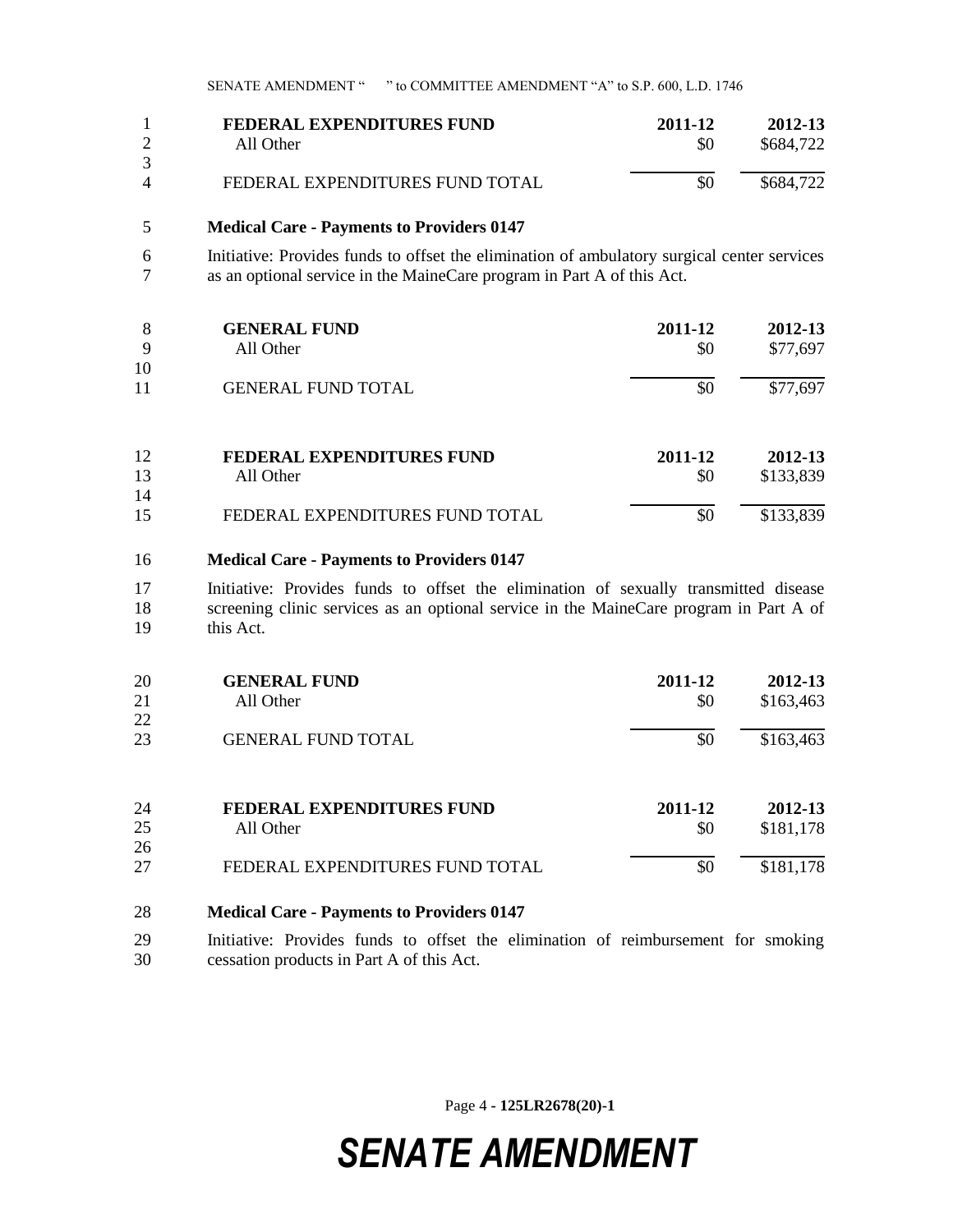SENATE AMENDMENT " " to COMMITTEE AMENDMENT "A" to S.P. 600, L.D. 1746

| $\overline{2}$      | <b>GENERAL FUND</b><br>All Other | 2011-12<br>\$0 | 2012-13<br>\$179,095 |
|---------------------|----------------------------------|----------------|----------------------|
| 3<br>$\overline{4}$ | <b>GENERAL FUND TOTAL</b>        | \$0            | \$179,095            |
|                     |                                  |                |                      |
| 5                   | FEDERAL EXPENDITURES FUND        | 2011-12        | 2012-13              |
| 6<br>7              | All Other                        | \$0            | \$308,504            |
| 8                   | FEDERAL EXPENDITURES FUND TOTAL  | \$0            | \$308,504            |

### 9 **Medical Care - Payments to Providers 0147**

10 Initiative: Restores funding for MaineCare hospital crossover payments as a result of 11 restoring reductions to the Medicare savings program.

| 12 | <b>GENERAL FUND</b>              | 2011-12 | 2012-13     |
|----|----------------------------------|---------|-------------|
| 13 | All Other                        | \$0     | \$1,663,554 |
| 14 |                                  |         |             |
| 15 | <b>GENERAL FUND TOTAL</b>        | \$0     | \$1,663,554 |
| 16 | <b>FEDERAL EXPENDITURES FUND</b> | 2011-12 | 2012-13     |
| 17 | All Other                        | \$0     | \$2,865,588 |
| 18 |                                  |         |             |
| 19 | FEDERAL EXPENDITURES FUND TOTAL  | \$0     | \$2,865,588 |

### 20 **Medical Care - Payments to Providers 0147**

 Initiative: Notwithstanding any other provision of law, adjusts funding by increasing 22 funding in the Medical Care - Payments to Providers program and decreasing funding in<br>23 the FHM - Medical Care program to reflect a redistribution of funding within the Fund the FHM - Medical Care program to reflect a redistribution of funding within the Fund for a Healthy Maine.

| 25 | <b>GENERAL FUND</b>               | 2011-12 | 2012-13     |
|----|-----------------------------------|---------|-------------|
| 26 | All Other                         | \$0     | \$1,219,908 |
| 27 |                                   |         |             |
| 28 | <b>GENERAL FUND TOTAL</b>         | \$0     | \$1,219,908 |
|    |                                   |         |             |
| 29 | <b>HEALTH AND HUMAN SERVICES,</b> |         |             |
| 30 | DEPARTMENT OF (FORMERLY DHS)      |         |             |
| 31 | <b>DEPARTMENT TOTALS</b>          | 2011-12 | 2012-13     |
| 32 |                                   |         |             |

Page 5 **- 125LR2678(20)-1**